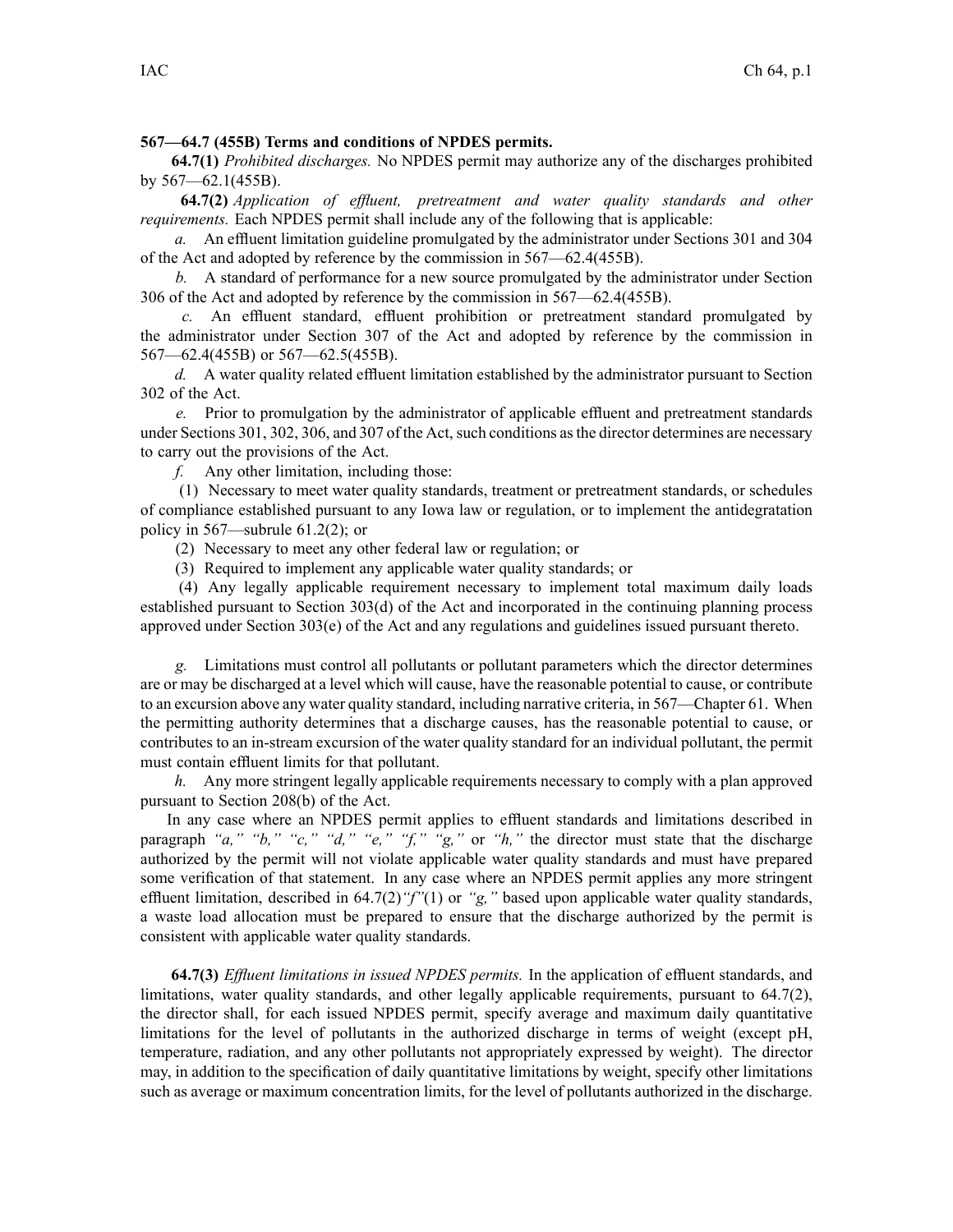[COMMENT. The manner in which effluent limitations are expressed will depend upon the nature of the discharge. Continuous discharges shall be limited by daily loading figures and, where appropriate, may be limited as to concentration or discharge rate (e.g., for toxic or highly variable continuous discharges). Batch discharges should be more particularly described and limited in terms of (i) frequency (e.g., to occur not more than once every three weeks), (ii) total weight (e.g., not to exceed 300 pounds per batch discharge), (iii) maximum rate of discharge of pollutants during the batch discharge (e.g., not to exceed 2 pounds per minute), and (iv) prohibition or limitation by weight, concentration, or other appropriate measure of specified pollutants (e.g., shall not contain at any time more than 0.1 ppm zinc or more than ¼ pound of zinc in any batch discharge). Other intermittent discharges, such as recirculation blowdown, should be particularly limited to comply with any applicable water quality standards and effluent standards and limitations.]

**64.7(4)** *Schedules of compliance in issued NPDES permits.* The director shall follow the following procedure in setting schedules in NPDES permit conditions to achieve compliance with applicable effluent standards and limitations, water quality standards, and other legally applicable requirements.

*a.* With respec<sup>t</sup> to any discharge which is not in compliance with applicable effluent standards and limitations, applicable water quality standards, or other legally applicable requirements listed in 64.7(2)*"f"* and 64.7(2)*"g,"* the permittee shall be required to take specific steps to achieve compliance with: applicable effluent standards and limitations; if more stringent, water quality standards; or if more stringent, legally applicable requirements listed in 64.7(2)*"f"* and 64.7(2)*"g."* In the absence of any legally applicable schedule of compliance, such steps shall be achieved in the shortest, reasonable period of time, such period to be consistent with the guidelines and requirements of the Act.

*b.* In any case where the period of time for compliance specified in paragraph *"a"* of this subrule exceeds nine months, <sup>a</sup> schedule of compliance shall be specified in the permit which will set forth interim requirements and the dates for their achievement; in no event shall more than nine months elapse between interim dates. If the time necessary for completion of the interim requirements (such as the construction of <sup>a</sup> treatment facility) is more than nine months and is not readily divided into stages for completion, interim dates shall be specified for the submission of reports of progress toward completion of the interim requirement.

[COMMENT. Certain interim requirements such as the submission of preliminary or final plans often require less than nine months and thus <sup>a</sup> shorter interval should be specified. Other requirements such as the construction of treatment facilities may require several years for completion and may not readily subdivide into nine-month intervals. Long-term interim requirements should nonetheless be subdivided into intervals not longer than nine months at which the permittee is required to repor<sup>t</sup> progress to the director pursuan<sup>t</sup> to 64.7(4)*"c."*]

*c.* Either before or up to 14 days following each interim date and the final date of compliance the permittee shall provide the department with written notice of the permittee's compliance or noncompliance with the interim or final requirement.

*d.* On the last day of the months of February, May, August, and November the director shall transmit to the regional administrator <sup>a</sup> list of all instances, as of 30 days prior to the date of such report, of failure or refusal of <sup>a</sup> permittee to comply with an interim or final requirement or to notify the department of compliance or noncompliance with each interim or final requirement (asrequired pursuan<sup>t</sup> to paragraph *"b"* of this subrule). Such list shall be available to the public for inspection and copying and shall contain at least the following information with respect to each instance of noncompliance:

(1) Name and address of each noncomplying permittee.

(2) A short description of each instance of noncompliance (e.g., failure to submit preliminary plans, two-week delay in commencement of construction of treatment facility; failure to notify of compliance with interim requirement to complete construction by June 30).

(3) A short description of any actions or proposed actions by the permittee to comply or by the director to enforce compliance with the interim or final requirement.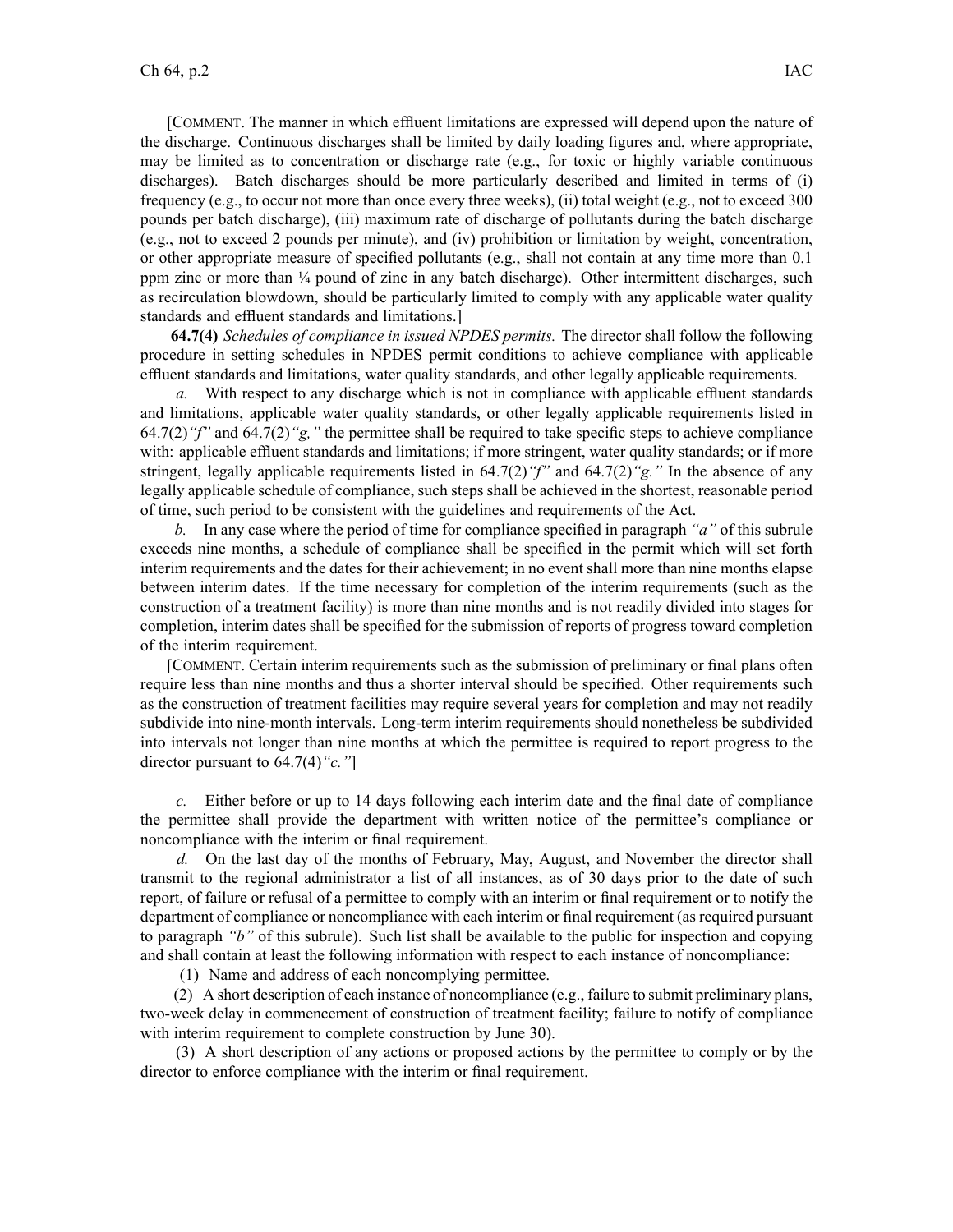(4) Any details which tend to explain or mitigate an instance of noncompliance with an interim or final requirement (e.g., construction delayed due to materials shortage, plan approval delayed by objections).

*e.* If <sup>a</sup> permittee fails or refuses to comply with an interim or final requirement in an NPDES permit such noncompliance shall constitute <sup>a</sup> violation of the permit for which the director may, pursuan<sup>t</sup> to 567—Chapters 7 and 60, modify, suspend or revoke the permit or take direct enforcement action.

**64.7(5)** *Other terms and conditions of issued NPDES permits.* Each issued NPDES permit shall provide for and ensure the following:

*a.* That all discharges authorized by the NPDES permit shall be consistent with the terms and conditions of the permit; that facility expansions, production increases, or process modifications which result in new or increased discharges of pollutants must be reported by submission of <sup>a</sup> new NPDES application or, if such discharge does not violate effluent limitations specified in the NPDES permit, by submission to the director of notice of such new or increased discharges of pollutants; that the discharge of any pollutant more frequently than or at <sup>a</sup> level in excess of that identified and authorized by the permit shall constitute <sup>a</sup> violation of the terms and conditions of the permit; that if the terms and conditions of <sup>a</sup> general permit are no longer applicable to <sup>a</sup> discharge, the applicant shall apply for an individual NPDES permit;

*b.* That the permit may be amended, revoked and reissued, or terminated in whole or in par<sup>t</sup> for the causes provided in 64.3(11)*"b."*

*c.* That the permittee shall permit the director or the director's authorized representative upon the presentation of credentials:

(1) To enter upon permittee's premises in which an effluent source is located or in which any records are required to be kept under terms and conditions of the permit;

(2) To have access to and copy any records required to be kept under terms and conditions of the permit;

(3) To inspect any monitoring equipment or method required in the permit; or

(4) To sample any discharge of pollutants.

*d.* That, if the permit is for <sup>a</sup> discharge from <sup>a</sup> publicly owned treatment works, the permittee shall provide notice to the director of the following:

(1) One hundred eighty days in advance of any new introduction of pollutants into such treatment works from a new source as defined in 567—Chapter 60 if such source were discharging pollutants;

(2) Except as specified below, 180 days in advance of any new introduction of pollutants into such treatment works from <sup>a</sup> source which would be subject to Section 301 of the Act if such source were discharging pollutants. However, the connection of such <sup>a</sup> source need not be reported if the source contributeslessthan 25,000 gallons of process wastewater per day at the average discharge, or contributes lessthan 5 percen<sup>t</sup> of the organic or hydraulic loading of the treatment facility, or is notsubject to <sup>a</sup> federal pretreatment standard adopted by reference in 567—Chapter 62, or does not contribute pollutants that may cause interference or pass through; and

(3) Sixty days in advance of any substantial change in volume or character of pollutants being introduced into such treatment works by <sup>a</sup> source introducing pollutants into such works at the time of issuance of the permit.

Such notice shall include information on the quality and quantity of effluent to be introduced into such treatment works and any anticipated impact of such change in the quantity or quality of effluent to be discharged from such publicly owned treatment works.

*e.* That, if the permit is for <sup>a</sup> discharge from <sup>a</sup> publicly owned treatment works, the permittee shall require any industrial user of such treatment works to comply with the requirements of Sections 204(b), 307, and 308 of the Act. As <sup>a</sup> means of ensuring such compliance, the permittee shall require that each industrial user subject to the requirements of Section 307 of the Act give to the permittee periodic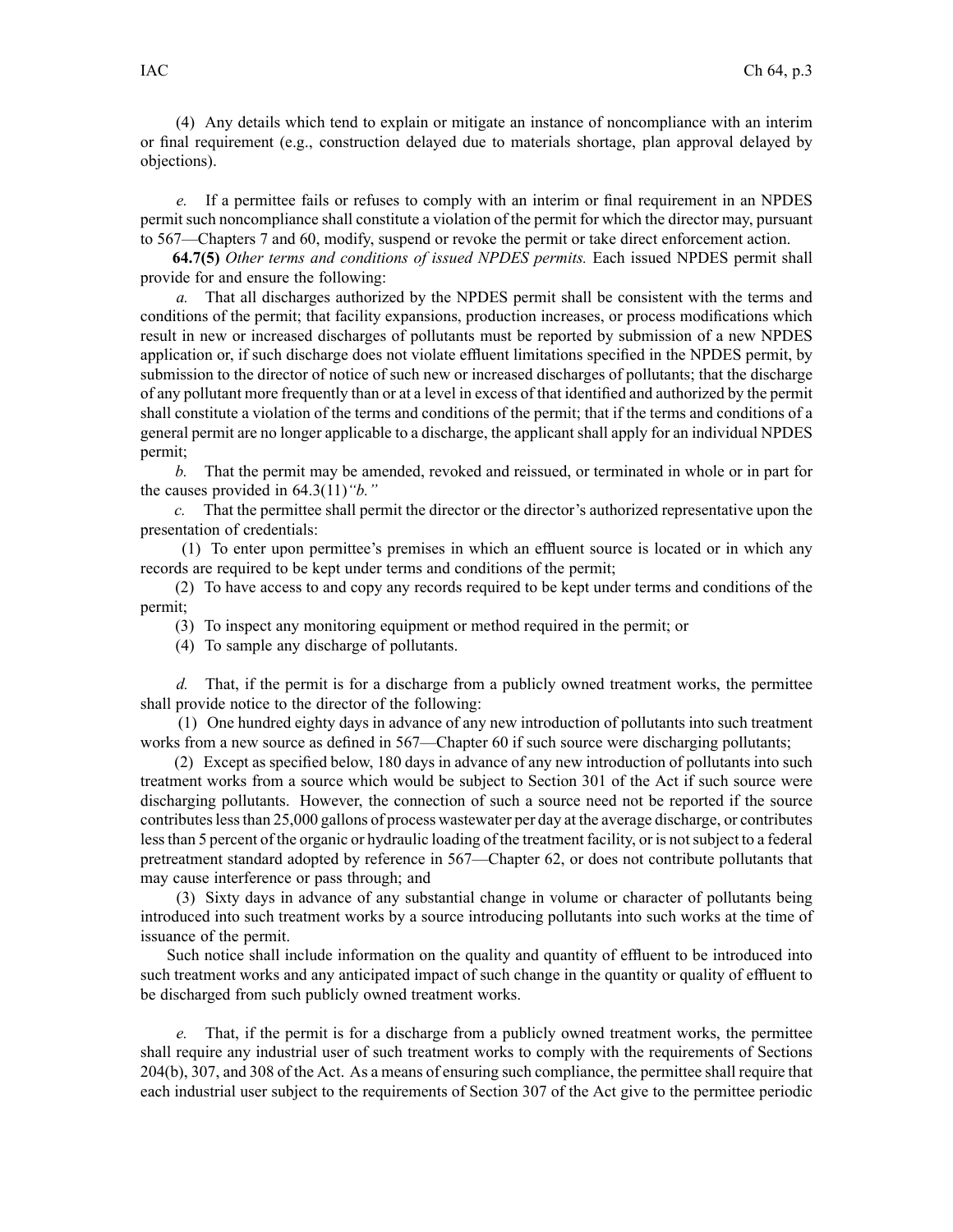notice (over intervals not to exceed six months) of progress toward full compliance with Section 307 requirements. The permittee shall forward <sup>a</sup> copy of the notice to the director.

*f.* That the permittee at all times shall maintain in good working order and operate as efficiently as possible any facilities or systems of treatment and control which have been installed or are used by the permittee to achieve compliance with the terms and conditions of the permit. Proper operation and maintenance also include adequate laboratory control and appropriate quality assurance procedures. This provision requires the operation of backup or auxiliary facilities or similar systems which have been installed by the permittee only when such operation is necessary to achieve compliance with the conditions of the permit.

*g.* That if <sup>a</sup> toxic effluent standard or prohibition (including any schedule of compliance specified in such effluent standard or prohibition) is established under Section  $307(a)$  of the Act for a toxic pollutant which is present in the permittee's discharge and such standard or prohibition is more stringent than any limitation upon such pollutant in the NPDES permit, the director shall revise or modify the permit in accordance with the toxic effluent standard or prohibition and so notify the permittee.

*h.* If an applicant for an NPDES permit proposes to dispose of pollutants into wells as part of <sup>a</sup> program to meet the proposed terms and conditions of an NPDES permit, the director shall specify additional terms and conditions of the issued NPDES permit which shall prohibit the proposed disposal or control the proposed disposal in order to preven<sup>t</sup> pollution of ground and surface water resources and to protect the public health and welfare. (See rule 567—62.9(455B) which prohibits the disposal of pollutants, other than heat, into wells within Iowa.)

*i.* That the permittee shall take all reasonable steps to minimize or prevent any discharge in violation of the permit which has <sup>a</sup> reasonable likelihood of adversely affecting human health or the environment.

*j.* It shall not be a defense for a permittee in an enforcement action that it would have been necessary to halt or reduce the permitted activity in order to maintain compliance with the terms of this permit.

**64.7(6)** *POTW compliance—plan of action required.* The owner of <sup>a</sup> publicly owned treatment works (POTW) must prepare and implement <sup>a</sup> plan of action to achieve and maintain compliance with final effluent limitations in its NPDES permit, as specified below:

*a.* The director shall notify the owner of <sup>a</sup> POTW of the plan of action requirement, and of an opportunity to meet with department staff to discuss the plan of action requirements. The POTW owner shall submit <sup>a</sup> plan of action to the appropriate regional field office of the department within six months of such notice, unless <sup>a</sup> longer time is needed and is authorized in writing by the director.

*b.* The plan of action will vary in length and complexity depending on the compliance history and physical status of the particular POTW. It must identify the deficiencies and needs of the system, describe the causes of such deficiencies or needs, propose specific measures (including an implementation schedule) that will be taken to correct the deficiencies or meet the needs, and discuss the method of financing the improvements proposed in the plan of action.

The plan may provide for <sup>a</sup> phased construction approach to meet interim and final limitations, where financing is such that <sup>a</sup> long-term project is necessary to meet final limitations, and shorter term projects may provide incremental benefits to water quality in the interim.

Information on the purpose and preparation of the plan can be found in the departmental document entitled "Guidance on Preparing <sup>a</sup> Plan of Action," available from the department's regional field offices.

*c.* Upon submission of <sup>a</sup> complete plan of action to the department, the plan should be reviewed and approved or disapproved within 60 days unless <sup>a</sup> longer time is required and the POTW owner is so notified.

*d.* The NPDES permit for the facility shall be amended to include the implementation schedule or other actions developed through the plan to achieve and maintain compliance.

This rule is intended to implement Iowa Code chapter 455B, division III, par<sup>t</sup> 1 (455B.171 to 455B.187).